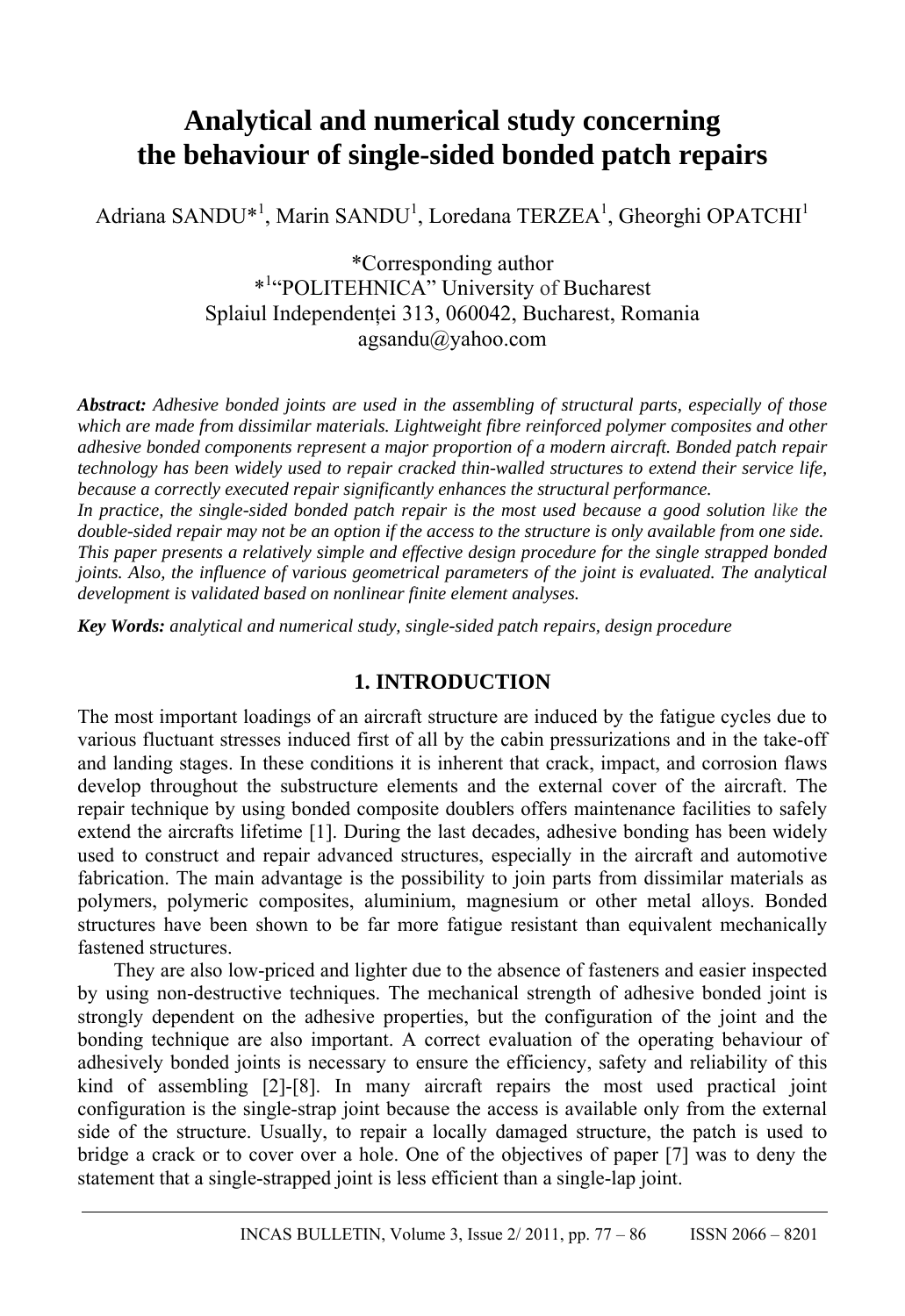This task was accomplished through a detailed analytical and numerical investigation of the joint parameters that govern the peak stresses in the adhesive.

If the outer adherends and the inner adherend (strap or patch) have the same tensile and bending stiffness, the joint is so-called balanced. In paper [7] the deformations of a typical unbalanced single-strapped joint were determined analytically and subsequently used to calculate the bending moments and the shear forces at the two ends of the overlap, that affect the peak stresses in the adhesive. In the case of a balanced single-strapped joint, closed-form solutions were obtained, but for an unbalanced joint the two differential equations are coupled and the solution can only be obtained numerically.

It must be pointed out that thermally induced stresses are added to the stresses caused by a mechanical load. They can therefore lead to early failure in certain cases even if their amplitude is small.

Consequently, estimating these stresses is an important issue which is already discussed in the literature [9], [10]. In the present paper only the effect of tensile forces acting on single-strapped bonded joints with various configurations of the adherends ends in the overlap zone is analysed.

## **2. PRELIMINARY DESIGN OF SINGLE-SIDED BONDED JOINTS BASED ON ANALYTICAL RELATIONS**

In practical engineering design, simple and accurate analytical solutions are very useful because they can provide a relatively fast preliminary estimation of the structural performances. Subsequent finite element analyses or experimental investigations are not always necessary.

A pre-dimensioning algorithm will be presented by using the calculus relations deduced in paper [7] for balanced single-strap joints with thin adhesive layer. The relations from the cited paper will be rewritten in a more convenient form for the design purposes. Three configurations of single-sided adhesive bonded repairs, with adherends of constant thickness (Fig. 1, a), with tapered adherends (Fig. 1, b) and with stepped adherends (Fig. 1, c) will be analyzed based on the same calculus scheme (Fig. 1, d).

A preliminary evaluation of the load capacity P (axial load per unit width) can be made as to accomplish the strength conditions in some locations of the joint.

Allowable values are required for: a) combined tensile and bending maximum stress in the outer adherend, near the outer end of the overlap (zone 1), b) combined tensile and bending maximum stress in the inner adherend (strap), at middle and near the inner end of the overlap (zone 3), c) maximum equivalent stresses in adhesive (zone 2), at the adhesive layer ends.

The considered geometry (Fig. 1, a) permits to analyse different cases when the overlap  $(L<sub>2</sub>)$  and the gap  $(2L<sub>3</sub>)$  are small, mean or large. Figure 2 shows the typical deformed shape in the case of a single-strapped joint.

Establishing the allowed load will be a relatively difficult task because the dependence between the applied load and the stress state in the joint is nonlinear. Due to symmetry, the discussion that follows refers to a half of the single-strapped joint, on which local axes were considered for each zone (Fig. 1, d).

The adherends were considered as cylindrically bended plates with bending stiffnesses:

$$
D_k = \frac{E h_k^3}{12 (1 - v^2)} \qquad (k = 1, 2, 3)
$$
 (1)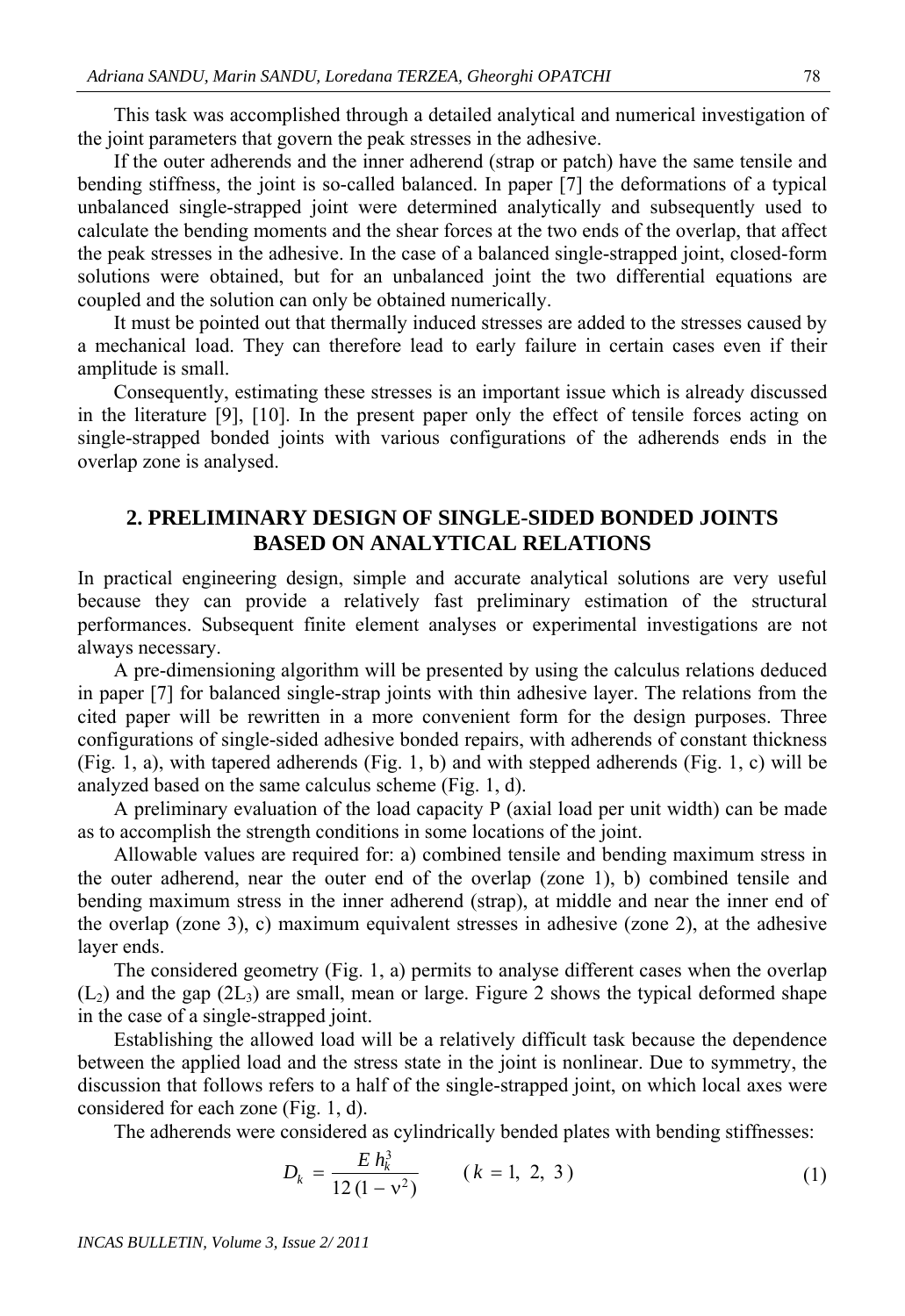where  $h_1 = h_3 = h$  is the thickness of adherends which are made from the same material having the elastic modulus  $E$  and the Poisson's ratio  $v$ .

The adhesive layer has a very small thickness  $h_a$  ( $h_a \ll h$ ). Based on the assumption that the overlap (zone 2) work as a monolithic part, the thickness  $h_2$  (Fig. 1,d) will be considered as  $h_2 = h_1 + h_3 + h_a$  in case of variant with right adherends (Fig. 1,a), and as  $h_2 = h_1 + h_4 + h_a$  when the adherends ends are tapered (Fig. 1,b) or stepped (Fig. 1,c).



Fig. 1 – Geometries of bonded patch repairs: a) with right adherends, b) with tapered adherends, c) with stepped adherends, d) the simplified calculus scheme



Fig. 2 – Deformed shape in the case of a single strapped joint in tension

 Only the final calculus relations that are used to determine the maximum deflection  $w_{\text{max}}$  at the middle of the strap, the maximum bending stresses in the adherends and the distribution of the shear and peel stresses along the adhesive layer will be presented here.

The main purpose of developing an analytical solution was the evaluation of the bending moments and shear forces at the inner and outer ends of the overlap ( $M_i$ ,  $V_i$  and  $M_o$ ,  $V_o$ ). Their expressions, in a condensed form, are:

$$
M_{i} = -\frac{P}{N_{3}} \left[ \left( d_{3} - d_{2} \right) N_{2} + \frac{d_{2}}{\cosh \left( \beta_{2} L_{2} \right)} \right]
$$
 (2)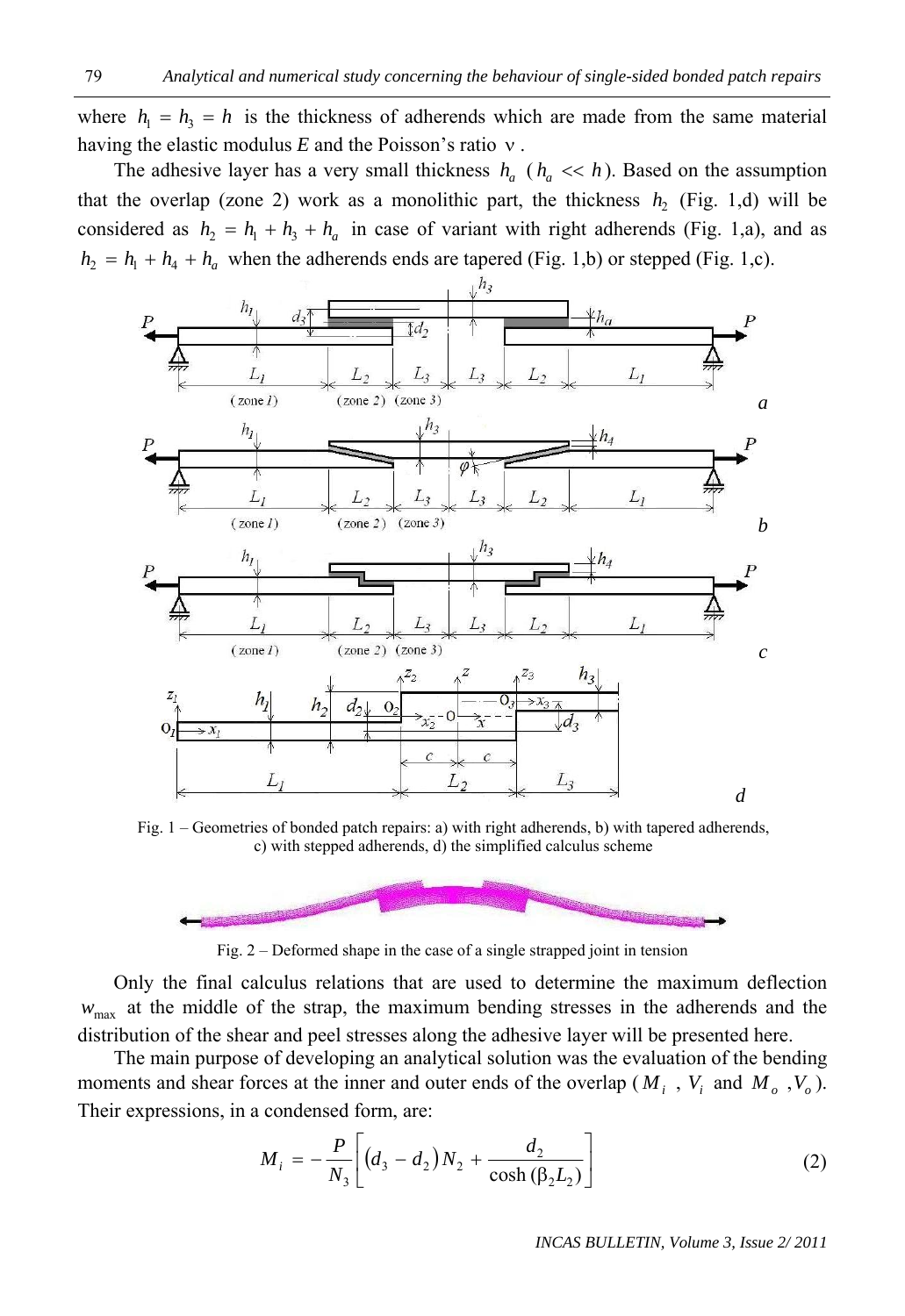$$
M_o = \frac{P \cdot \tanh\left(\beta_1 L_1\right)}{N_3} \left[ N_1 + d_2 \left( \frac{\beta_2}{\beta_1} \tanh\left(\beta_2 L_2\right) + \frac{\beta_3}{\beta_1} \tanh\left(\beta_3 L_3\right) \right) \right]
$$
(3)

$$
V_i = -\beta_3 M_i \tanh\left(\beta_3 L_3\right), \qquad V_o = \beta_1 M_o \frac{1}{\tanh\left(\beta_1 L_1\right)}\tag{4}
$$

where

$$
\beta_k = \sqrt{\frac{P}{D_k}} \qquad (k = 1, 2, 3), \tag{5}
$$

$$
N_1 = \frac{\beta_3}{\beta_1} \cdot \frac{\tanh{(\beta_3 L_3)}}{\cosh{(\beta_2 L_2)}} \cdot (d_3 - d_2)
$$
 (6)

$$
N_2 = 1 + \frac{\beta_2}{\beta_1} \cdot \tanh(\beta_1 L_1) \cdot \tanh(\beta_2 L_2)
$$
 (7)

$$
N_3 = N_2 + \beta_3 \cdot \tanh\left(\beta_3 L_3\right) \cdot \left(\frac{\tanh\left(\beta_1 L_1\right)}{\beta_1} + \frac{\tanh\left(\beta_2 L_2\right)}{\beta_2}\right) \tag{8}
$$

To calculate the maximum deflection will be used the formula

$$
w_{\text{max}} = -\frac{1}{N_3 \cosh(\beta_3 L_3)} \cdot \left[ (d_3 - d_2) + \frac{d_2}{\cosh(\beta_2 L_2)} \right] + d_3 \tag{9}
$$

The distribution of the shear and peel stresses ( $\tau$  and  $\sigma$ ) in the adhesive, along the overlap (where  $-c \le x \le c$  and  $c = L_2 / 2$ ), can be estimated by using the expressions [6], [7]

 $\tau = C_0 + C_1 \cosh(\lambda x) + C_2 \sinh(\lambda x)$  (10)

$$
\sigma = C_3 \cosh(\xi x) \cos(\xi x) + C_4 \cosh(\xi x) \sin(\xi x) + C_5 \sinh(\xi x) \cos(\xi x) + C_6 \sinh h(\xi x) \sin(\xi x)
$$
\n(11)

where

$$
\lambda = \sqrt{\frac{G_a}{h_a} \cdot \left(\frac{2}{Eh} + \frac{h(h+h_a)}{2D}\right)} \qquad \xi = \sqrt[4]{\frac{E_a}{2h_a D}}
$$
(12)

as  $E_a$ ,  $G_a$  are the tensile and the shear modules of the adhesive and  $D = D_1 = D_3$ .

The values of constants  $C_i$  ( $i = 0, 1, \ldots, 6$ ) will be calculated by formulas

$$
C_0 = \frac{P}{2c} - \frac{G_a}{2 c \lambda^2 h_a} \cdot \left[ \frac{2P}{Eh} + \frac{h}{2D} \cdot (M_o - M_i) \right]
$$
 (13)

$$
C_1 = \frac{G_a}{\lambda h_a \sinh(\lambda c)} \cdot \left[ \frac{P}{Eh} + \frac{h}{4D} \cdot (M_o - M_i) \right]
$$
 (14)

$$
C_2 = -\frac{G_a}{\lambda h_a \cosh(\lambda c)} \cdot \frac{h}{4D} (M_o + M_i)
$$
 (15)

*INCAS BULLETIN, Volume 3, Issue 2/ 2011*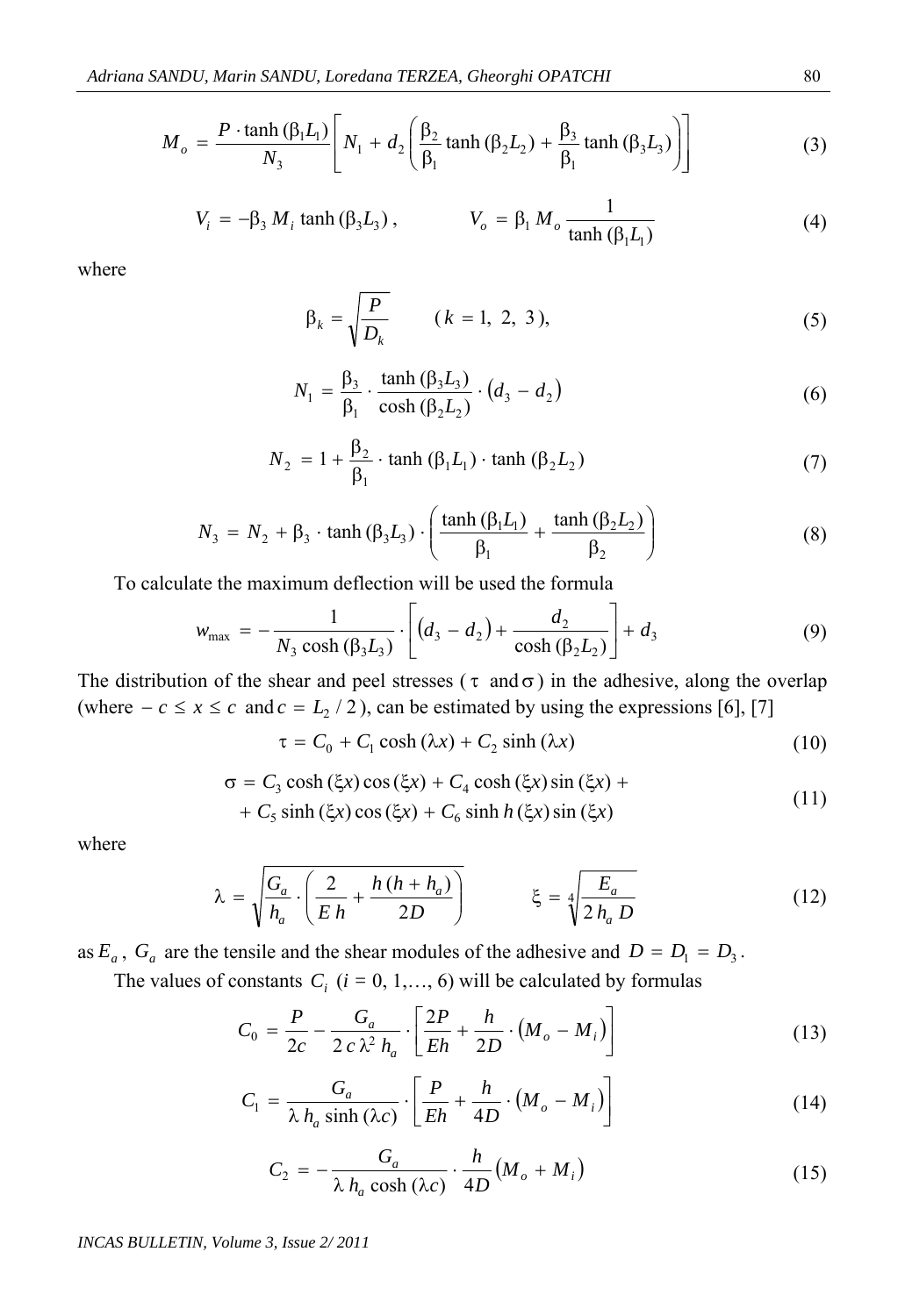$$
C_3 = \frac{E_a}{4 D \ h_a N_4} \left[ \xi \left( H_{SC} - H_{CS} \right) \left( M_o - M_i \right) + H_{CC} \left( V_o + V_i \right) \right]
$$
(16)

$$
C_4 = \frac{E_a}{4 D \ h_a N_5} \left[ \xi \left( H_{CC} + H_{SS} \right) \left( M_o + M_i \right) + H_{CS} \left( V_o - V_i \right) \right]
$$
(17)

$$
C_{5} = \frac{E_{a}}{4 D \ h_{a} N_{5}} \left[ \xi \left( H_{CC} - H_{SS} \right) \left( M_{o} + M_{i} \right) + H_{SC} \left( V_{o} - V_{i} \right) \right]
$$
(18)

$$
C_6 = \frac{E_a}{4 D h_a N_4} \left[ \xi (H_{SC} + H_{CS}) (M_o - M_i) + H_{SS} (V_o + V_i) \right]
$$
(19)

where

$$
N_4 = \xi^3 \bigl(\cos\left(\xi c\right) \sin\left(\xi c\right) + \cosh\left(\xi c\right) \sinh\left(\xi c\right)\bigr) \tag{20}
$$

$$
N_5 = \xi^3 \bigl(\cos(\xi c)\sin(\xi c) - \cosh(\xi c)\sinh(\xi c)\bigr) \tag{21}
$$

$$
H_{CC} = \cosh(\xi c) \cos(\xi c) , \qquad H_{SS} = \sinh(\xi c) \sin(\xi c) \tag{22}
$$

$$
H_{CS} = \cosh(\xi c) \sin(\xi c) , \qquad H_{SC} = \sinh(\xi c) \cos(\xi c) \tag{23}
$$

Starting from the values of shear and peel stresses in the critical point of the adhesive, an equivalent stress can be calculated based on the von Mises's criterion

$$
\sigma_{eq} = \sqrt{\sigma^2 + 3\,\tau^2} \tag{24}
$$

Following the design guide [11], the Hill's failure criterion will be applied to determine the maximum load that does not induce damages in the adhesive.

The actual stress state is allowable in a point of the adhesive layer if the condition

$$
\chi = \left(\frac{\sigma}{\sigma_{fa}}\right)^2 + \left(\frac{\tau}{\tau_{fa}}\right)^2 \le 1
$$
\n(25)

is accomplished ( $\sigma_{fa}$ ,  $\tau_{fa}$  are tensile and shear ultimate strengths of the adhesive).

Also, the strength condition for the adherends (zones 1 and 3) can be written as

$$
\sigma_{\max, ad} = \max \left( \sigma_{\max, I} , \sigma_{\max, III} \right) \le \sigma_a \tag{26}
$$

where

$$
\sigma_{\max,I} = \frac{P}{h} + \frac{6 M_o}{h^2}; \qquad \sigma_{\max,III} = \frac{P}{h} + \frac{6 |M_i|}{h^2}
$$
 (27)

and  $\sigma_a$  is the allowable stress in the material of the adherends.

In the case of tapered adherends (Fig. 1, b) it is necessary to make a correction into relations (16)-(19) i.e. the binomials  $(V_o \pm V_i)$  must be replaced with  $(V_o \pm V_i)$  cos  $\varphi$ .

In fact, in the majority of practical cases  $\varphi < 8^\circ$  and the correction is not necessary because  $\cos \varphi \approx 1$ .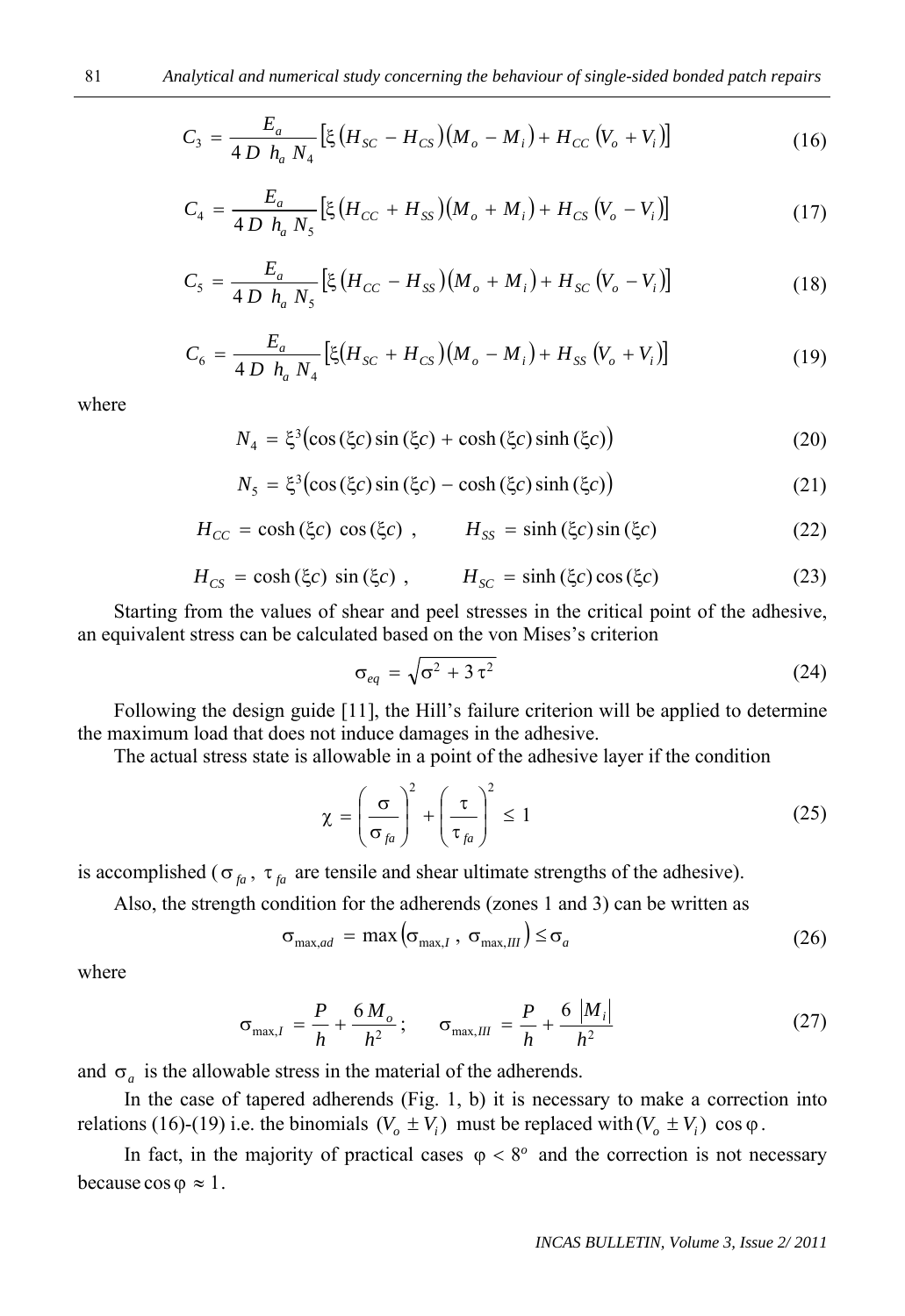## **3. COMPARISON OF ANALYTICAL AND NUMERICAL RESULTS**

Results obtained using the above presented relations will be compared with numerical ones, established by linear and nonlinear finite element analyses (LFEAs and NFEAs). The numerical results which will be discussed in this section were obtained by NFEAs performed by using the COSMOS/M Finite Element System [12]. Each nonlinear analyse was developed by applying the load in 100 steps. If the final loading is too large and induces stresses of unacceptable values in adhesive and/or in the adherends, it is possible to identify the load capacity of the joint in a relatively simple manner: the load capacity is the maximum force which corresponds to a loading step where all strength conditions are accomplished. Plane strain state and four node quadrilateral finite elements were used in the generation of numerical models. In order to validate the analytical model and to identify its limits of applicability, some numerical sets of joint geometric parameters were considered. In all cases was used the structural adhesive AV 119 (also known as Araldite® 2007) which has the following elastic and strength characteristics:  $E_a = 3000 \text{ MPa}$ ,  $v_a = 0.35$ ,  $\sigma_{fa} = 70 \text{ MPa}$ ,

 $\tau_{fa}$  = 47 MPa. The shear modulus was deduced based on the assumption that the adhesive is an isotropic material, i.e.  $G_a = 0.5 \cdot E_a / (1 + v_a) = 1110 \text{ MPa}$ . The first case which will be discussed refers to a balanced single-strapped joint with right adherends (Fig. 1, a) made from aluminium alloy having the elastic modulus  $E = 70000$  MPa, the Poisson's ratio  $v =$ 0.33 and the allowable stress  $\sigma_a = 180$  MPa. The applied axial load (per unit width), P = 145 *N*/mm, induces a nominal tensile stress  $\sigma_n$ =50 MPa into the adherends. Dimensional parameters which were taken into account are:  $L_1 = 80$  mm,  $L_2 = 40$  mm,  $L_3 = 10$  mm,  $h = h_1 = h_3 = 2.9$  mm,  $h_a$  = and 0.2 mm. The same main parameters were maintained for a joint with tapered adherends (Fig. 1, b) with  $h_4 = 0.5$  mm and for a joint with stepped adherends (Fig. 1, c) with  $h_4 = h_3 / 2$ . In these conditions, the above discussed correction for the case of tapered adherends is not necessary, because the tapering angle is small,  $\varphi$  = arctan  $[(h_3 - h_4)/L_2] = 3.43^\circ < 8^\circ$ . The values presented in table 1 emphasize a good agreement between analytical and nonlinear elastic finite element analysis (NFEA) results. The linear elastic finite element analysis (LFEA) predicts correctly only the maximum equivalent stress in the outer adherend. Consequently, this kind of joint must be evaluated based on nonlinear analytical and numerical models.

| Variant              | Calculus<br>method | Maximum equivalent<br>stresses in adherends [MPa] |                   | Stresses at the inner ends<br>of adhesive layers[MPa] |                     |                             | Maximum                    |
|----------------------|--------------------|---------------------------------------------------|-------------------|-------------------------------------------------------|---------------------|-----------------------------|----------------------------|
|                      |                    | Inner<br>adherend                                 | Outer<br>adherend | $\sigma_{\text{max}}$                                 | $\tau_{\text{max}}$ | $\sigma_{_{eq,\text{max}}}$ | deflection<br>$\lceil$ mm] |
| right<br>adherends   | Analytic           | 237                                               | 113               | 58                                                    | 38                  | 87.7                        | 1.37                       |
|                      | <b>NFEA</b>        | 240                                               | 135               | 59.7                                                  | 39.5                | 90.8                        | 1.54                       |
|                      | <b>LFEA</b>        | 395                                               | 114               | 111                                                   | 66                  | 159                         | 5.46                       |
| tapered<br>adherends | Analytic           | 88.7                                              | 67.3              | 12.0                                                  | 16.8                | 31.5                        | 0.342                      |
|                      | <b>NFEA</b>        | 91.1                                              | 72.0              | 13.5                                                  | 14.6                | 28.7                        | 0.376                      |
|                      | <b>LFEA</b>        | 130                                               | 69.6              | 20.3                                                  | 21.3                | 42.1                        | 1.77                       |
| stepped<br>adherends | Analytic           | 146                                               | 86.5              | 29.7                                                  | 25                  | 52.5                        | 0.887                      |
|                      | <b>NFEA</b>        | 152.8                                             | 96.5              | 39.4                                                  | 22                  | 51.4                        | 0.79                       |
|                      | <b>LFEA</b>        | 239.7                                             | 84.5              | 66.4                                                  | 35.1                | 84.4                        | 3.04                       |

Table 1 - Comparison between analytical and numerical results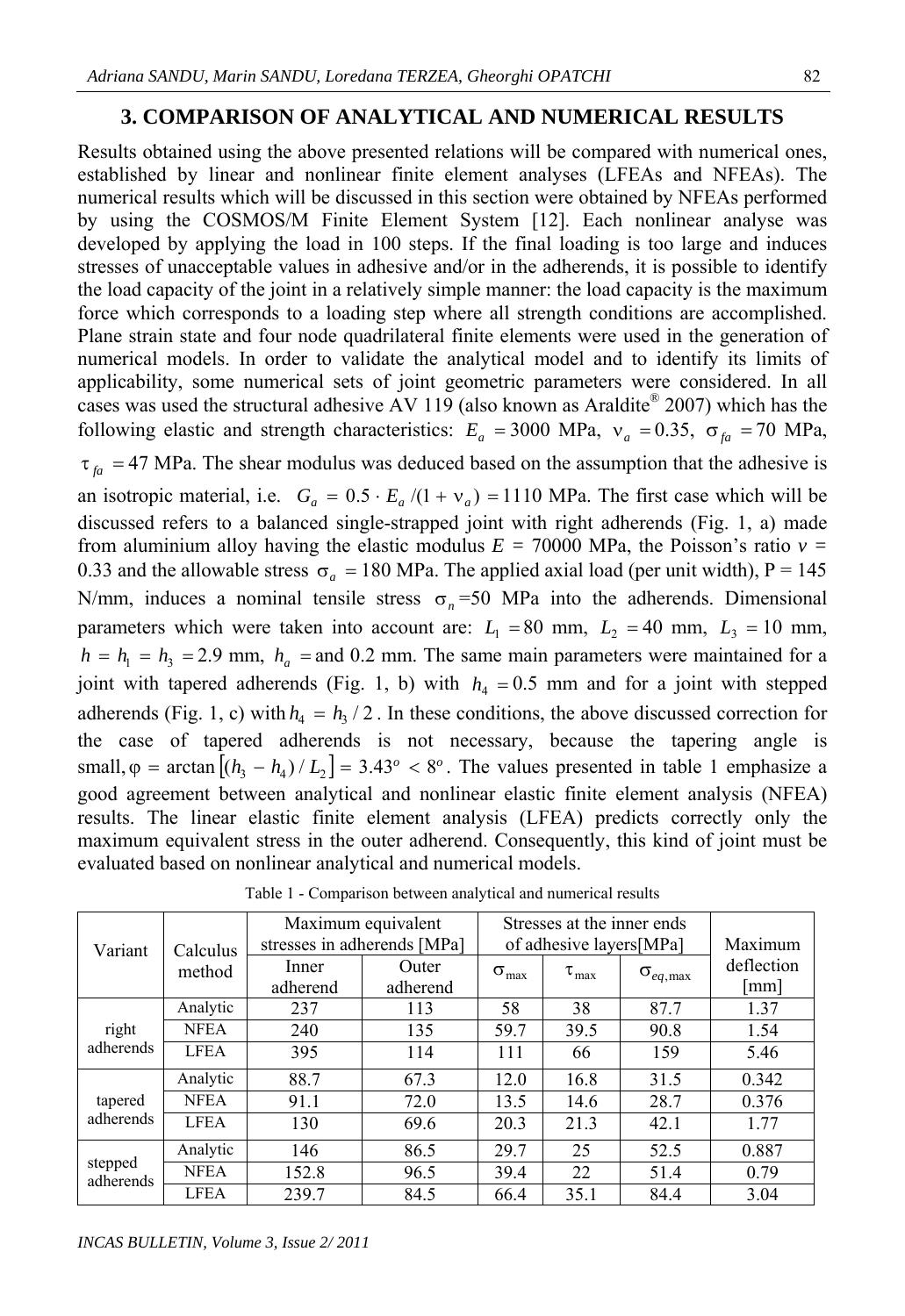The main conclusion is that by tapering the adherends edges a spectacular diminution of maximum stresses in all components of the joint was obtained. In fact this is the effect of the reduction of the joint eccentricity  $(d_3)$  that is of 3.1 mm, 1.65 mm and 0.7 mm in the cases of right, stepped and tapered adherends, respectively.The best and the worst variants will be compared based on results obtained by NFEAs. The diagrams from figure 3, which present the distribution of shear and peel stresses in the adhesive in the case of right adherends, emphasize a strong stress concentration at the inner ends of the overlap (at the interface with the strap) and a less loaded portion (in the vicinity of the overlap middle).



Fig. 3 - Distribution of shear and peel stresses along the adhesive layer in the case of a single-strapped joint with right adherends at the interface with the strap

The stresses were normalised by dividing them with the nominal tensile stress in the outer adherends  $\sigma_n = P/h_1 = 50$  MPa. The critical point in the adhesive is placed at the interface adhesive-strap at the inner ends of the overlaps where the maximum peel stress is 1.5 times greater than the maximum shear stress. A completely different situation (Fig. 4) was observed in the case of the joint with tapered adherends where, in the critical point of the adhesive layer, the maximum shear stress is twice greater than the maximum peel stress.

Based on the results of NFEAs from table 1, one can observe that the maximum stress in adherends ( $\sigma_{\text{max},ad}$ ) was reduced 2.63 times and the maximum equivalent stress in adhesive was reduced 3.16 times in the case of tapered adherends comparatively with the variant with right adherends. In the case of the joint with right adherends the strength requirements (25) and (26) are not accomplished. On the contrary, the variant with tapered adherends is convenient, because  $\chi = 0.133 < 1$  and  $\sigma_{\text{max},ad} = 91.1 \text{ MPa} \le \sigma_a$ .



Fig.4 - Distribution of shear and peel stresses along the adhesive layer in the case of a single-strapped joint with tapered adherends, at the interface with the outer adherend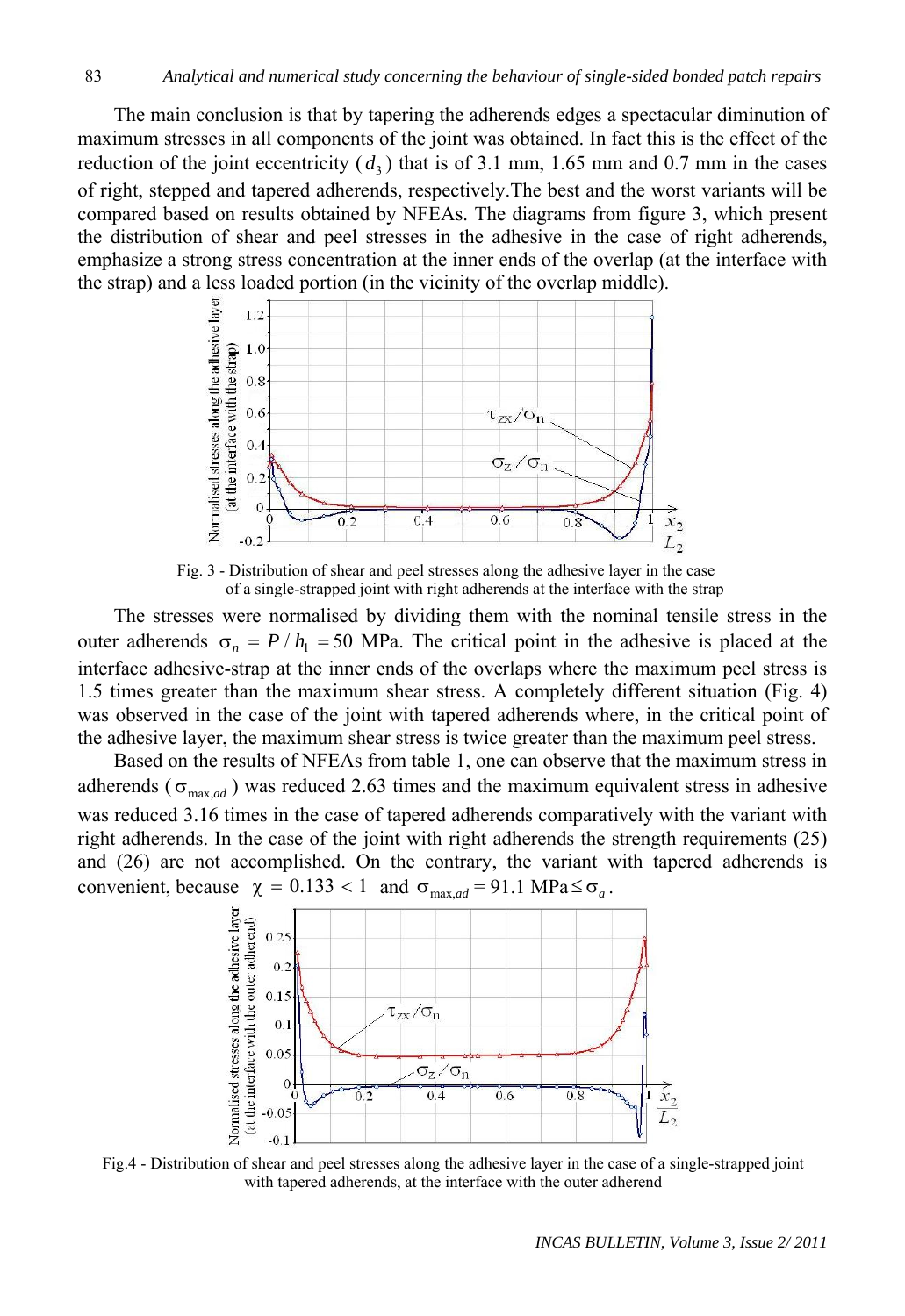If the gap at the adherends ends is small  $(L_3 < h/2)$  significant discrepancies will be registered between the results, because the analytical formulas become inaccurate. Especially, the values of the maximum deflection, of the bending moment at the inner end of the overlap  $(M_i)$  and the maximum stresses in the adhesive are affected [7].

In order to emphasize the variation of geometrical nonlinearity when the strap thickness is increased, the case of a single-strapped joint with a small gap  $(2 L<sub>3</sub> = 0.4$  mm) between the adherends ends was considered as:  $L_1 = 80$  mm,  $L_2 = 20$  mm,  $h_1 = 2.9$  mm,  $h_3 = 2.9 \div 5.8$ mm,  $h_a = 0.2$  mm and P = 145 MPa. The material properties were maintained as in the previous example. For comparison, linear elastic and nonlinear elastic finite element analyses were realised. It is noteworthy that the maximum stresses obtained by LFEAs are overestimated with 10÷13% comparatively to those given by NFEAs in the case when  $h_1 = h_3 = 2.9$  mm, but a good concordance of results and a significant diminution of maximum stresses are obtained by increasing the thickness of the strap (Fig. 5,a and b). The major differences were observed between the maximum deflections (Fig. 6).



Fig. 5 - Influence of the strap thickness on the differences between the NFEAs and LFEAs results: a) maximum equivalent stresses in adherends, b) shear and peel stresses in adhesive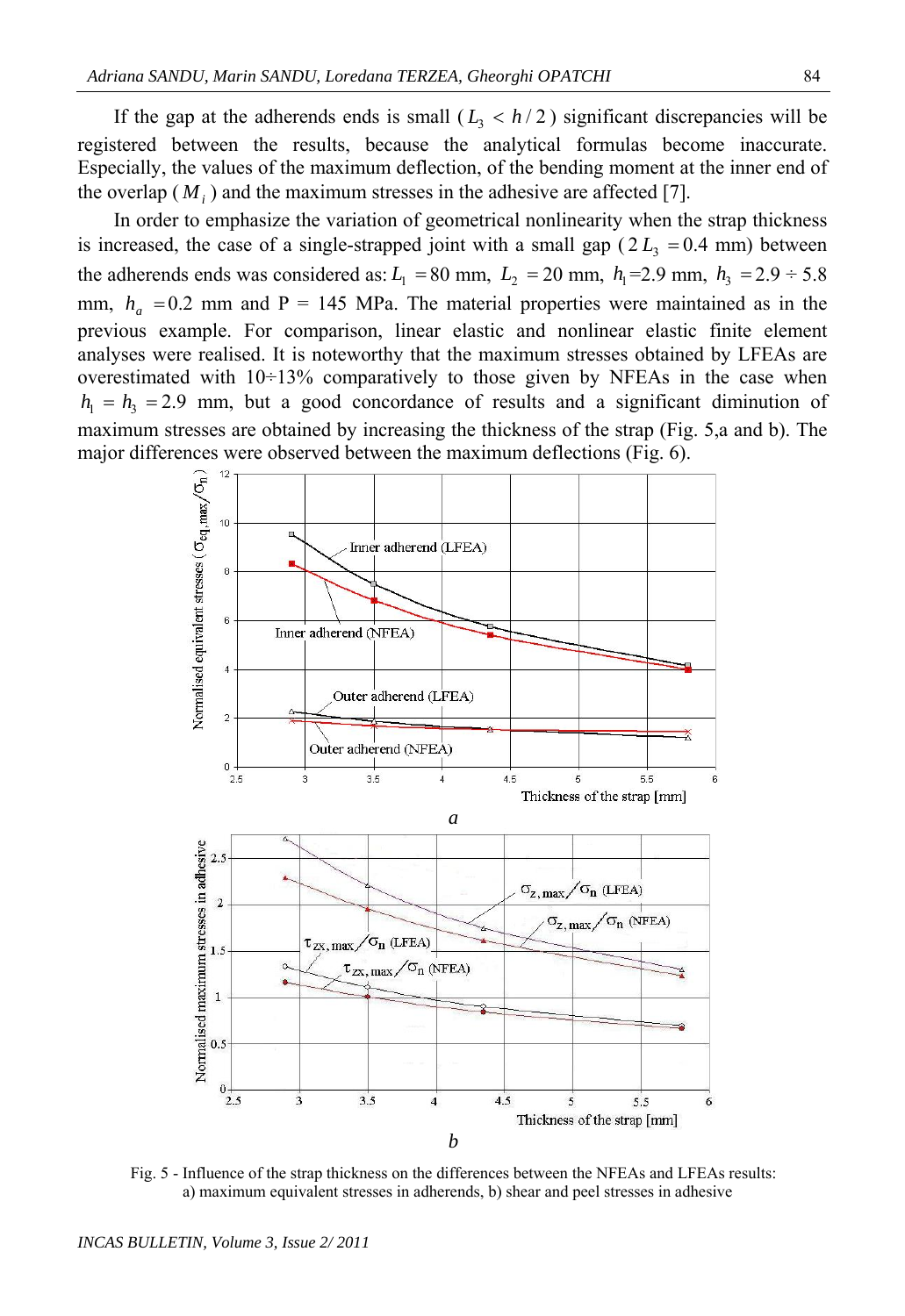

Fig. 6 - Differences between the maximum deflections obtained by NFEAs and by LFEAs

It is interesting to study the case when the gap between the adherends ends is filled with adhesive. On the other hand, in practice, this fact is inherent if the length of zone III is short. The case with *P*=145 N/mm,  $L_1$ =80 mm,  $L_2$ =20 mm,  $L_3$ =0.2 mm,  $h_1$ =2.9 mm,  $h_3$ =3.5 mm,  $h_a$  = 0.2 mm was analysed both in the variants with unfilled and filled gap.

A great discrepancy between the behaviour of the two variants was found. The added adhesive has the desired effect, because a very important diminution of maximum peel and shear stresses in the basic adhesive layer is obtained, as is emphasized in figure 7.



Fig. 7 - Variation of stresses in adhesive along the interface with the strap

The diagrams present the distribution of shear and peel stresses along the adhesive layer, at the interface with the strap, where was identified the critical point, at the inner end of the overlap. The stresses were normalised by dividing them with the nominal tensile stress in the outer adherends  $\sigma_n = 50$  MPa. It is interesting that the maximum equivalent stress in the added adhesive is allowable, being of 36.9 MPa.